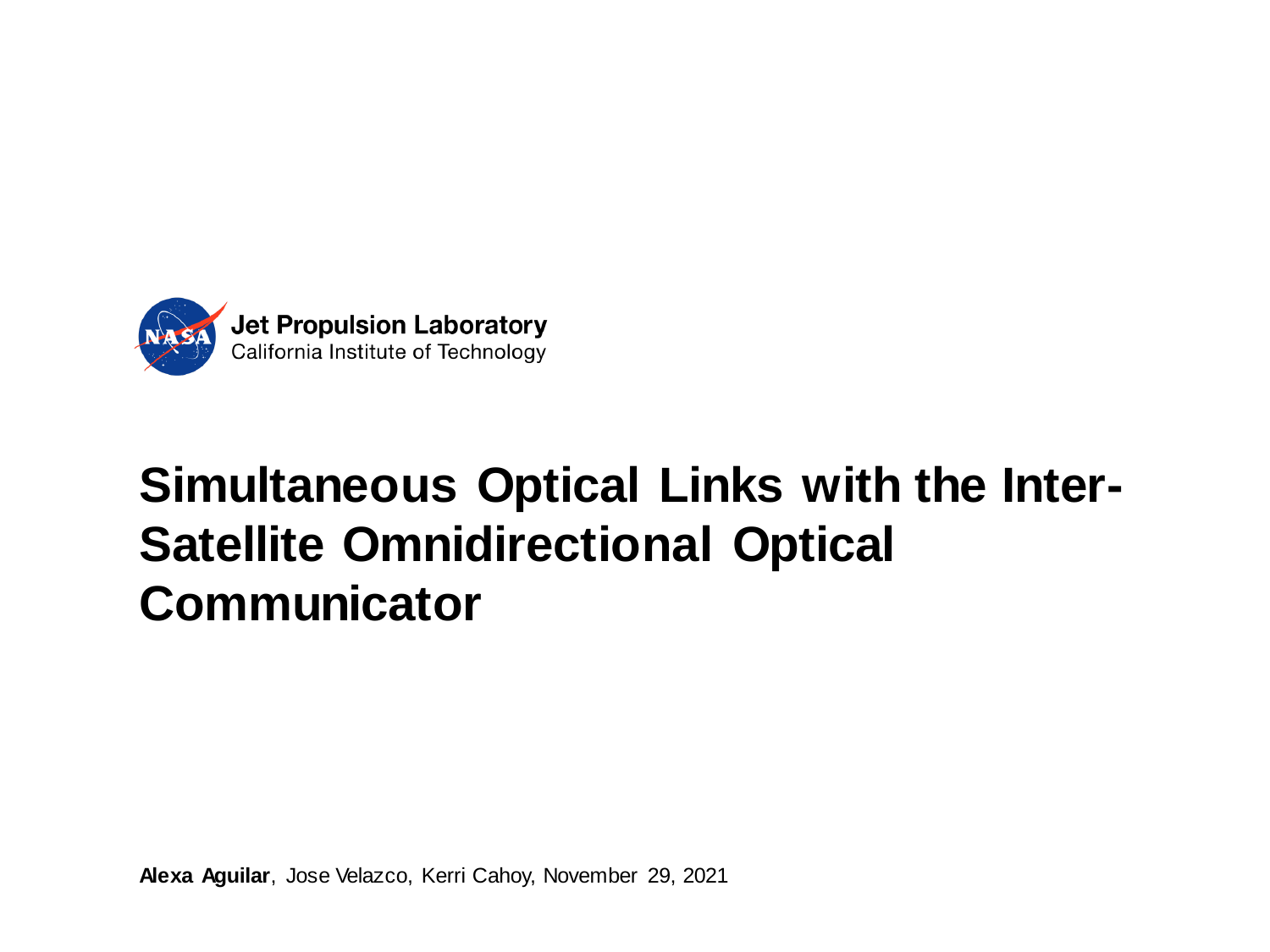### **Overview**

- Motivation
- ISOC Terminal
- Link Budget
- Multiple Access Lasercom
- Conclusion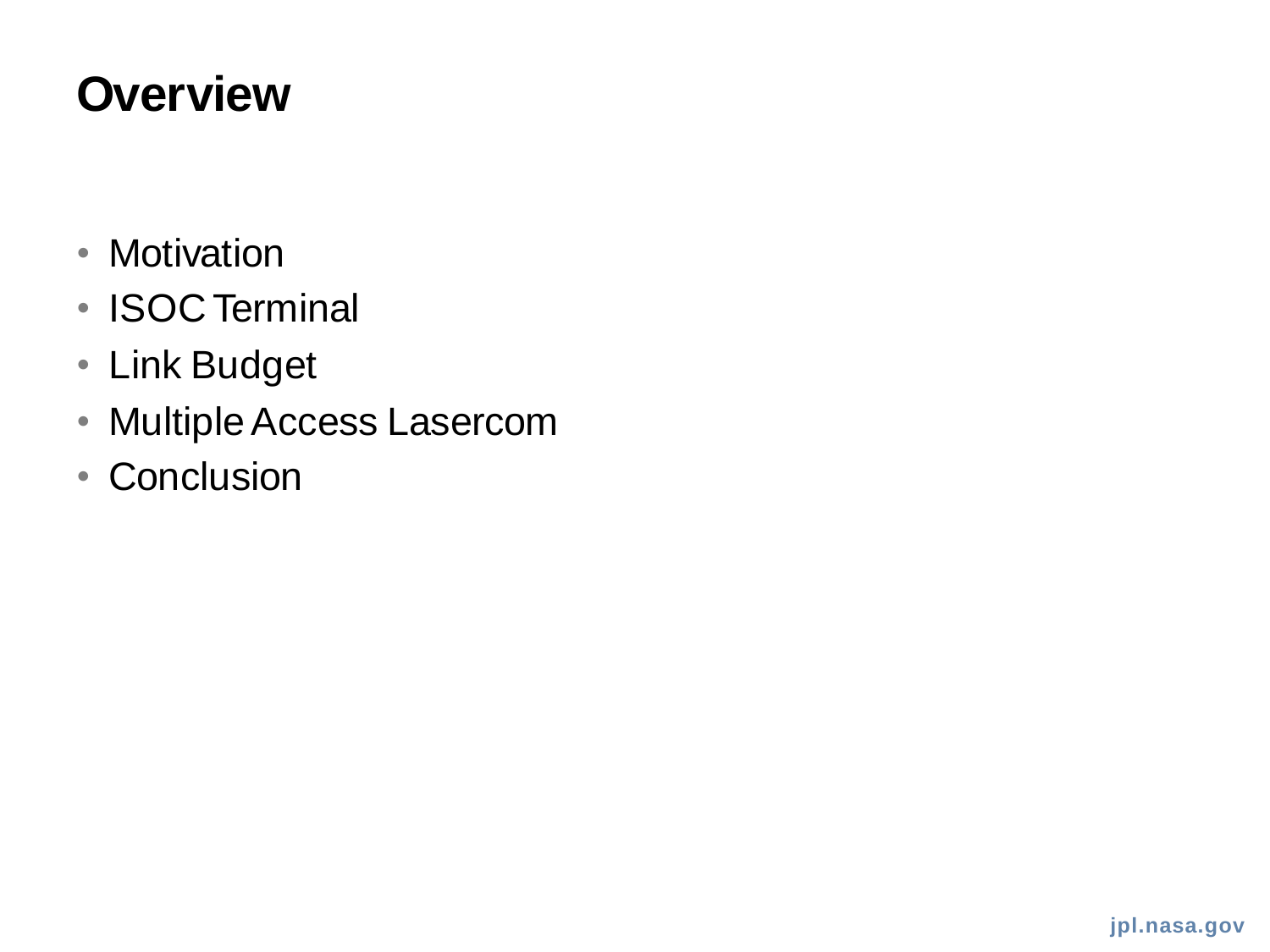### **Motivation**

- Distributed systems of CubeSats can achieve unprecedented performance
	- $\cdot$  E.g., CADRE  $^{[1]}$
- Higher levels of autonomy and on-orbit data volume need high data rates
	- 10 Mbps and GNSS-level navigation accuracy [2]

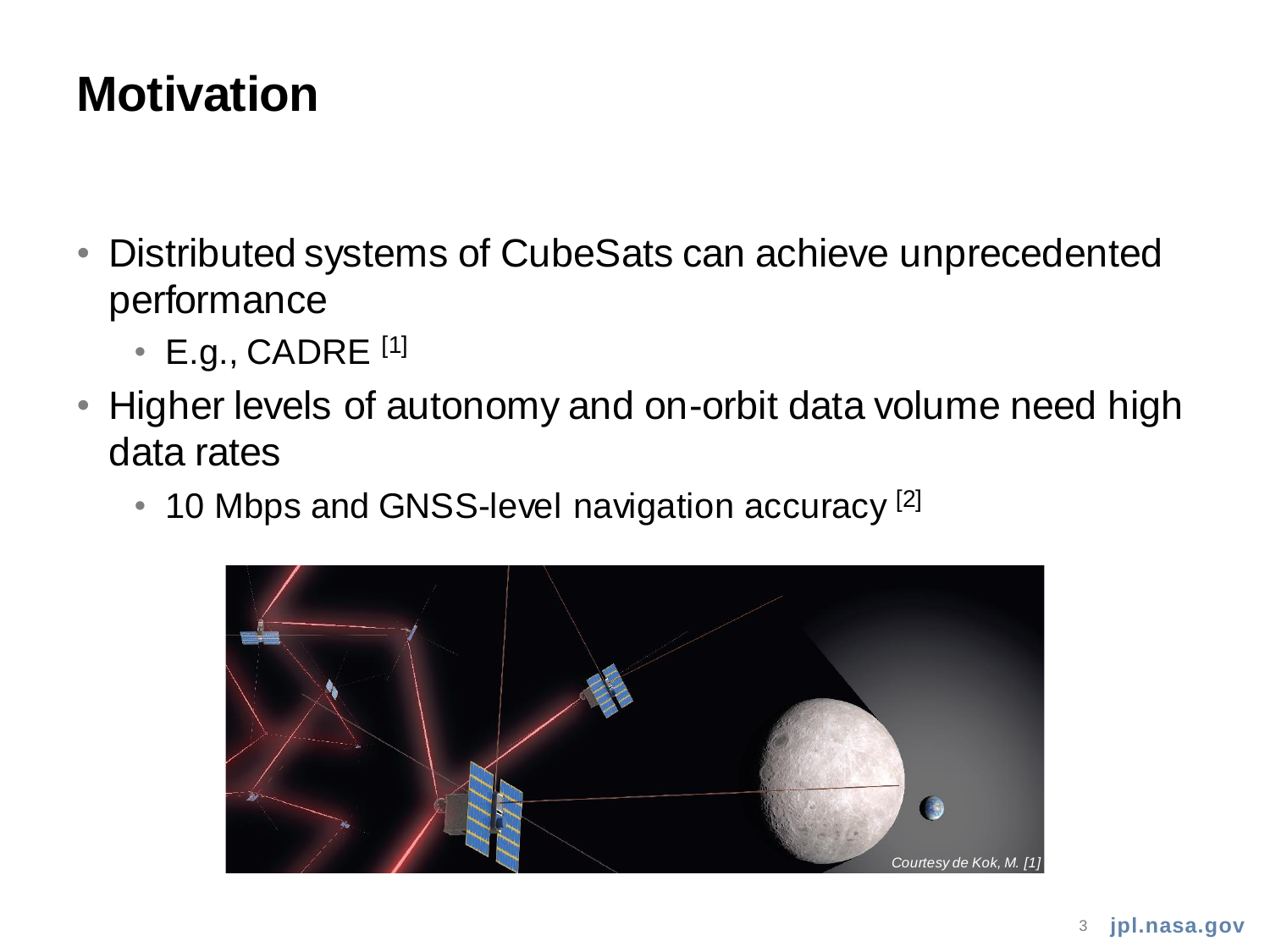### **Laser Communication**

- Lasercom can meet capacity and navigation demands<sup>[3]</sup>
- Point-to-point links only

|                       | RF<br>[4],[5] | $\textsf{Lasercom}_{[6],[7]}$ |
|-----------------------|---------------|-------------------------------|
| <b>Consumed Power</b> | 12 W          | 20 W                          |
| Data rate             | 12.5 Mbps     | 100 Mbps                      |
| Navigation accuracy   | 40 cm         | ~50~cm                        |
| Number of links       | >2            |                               |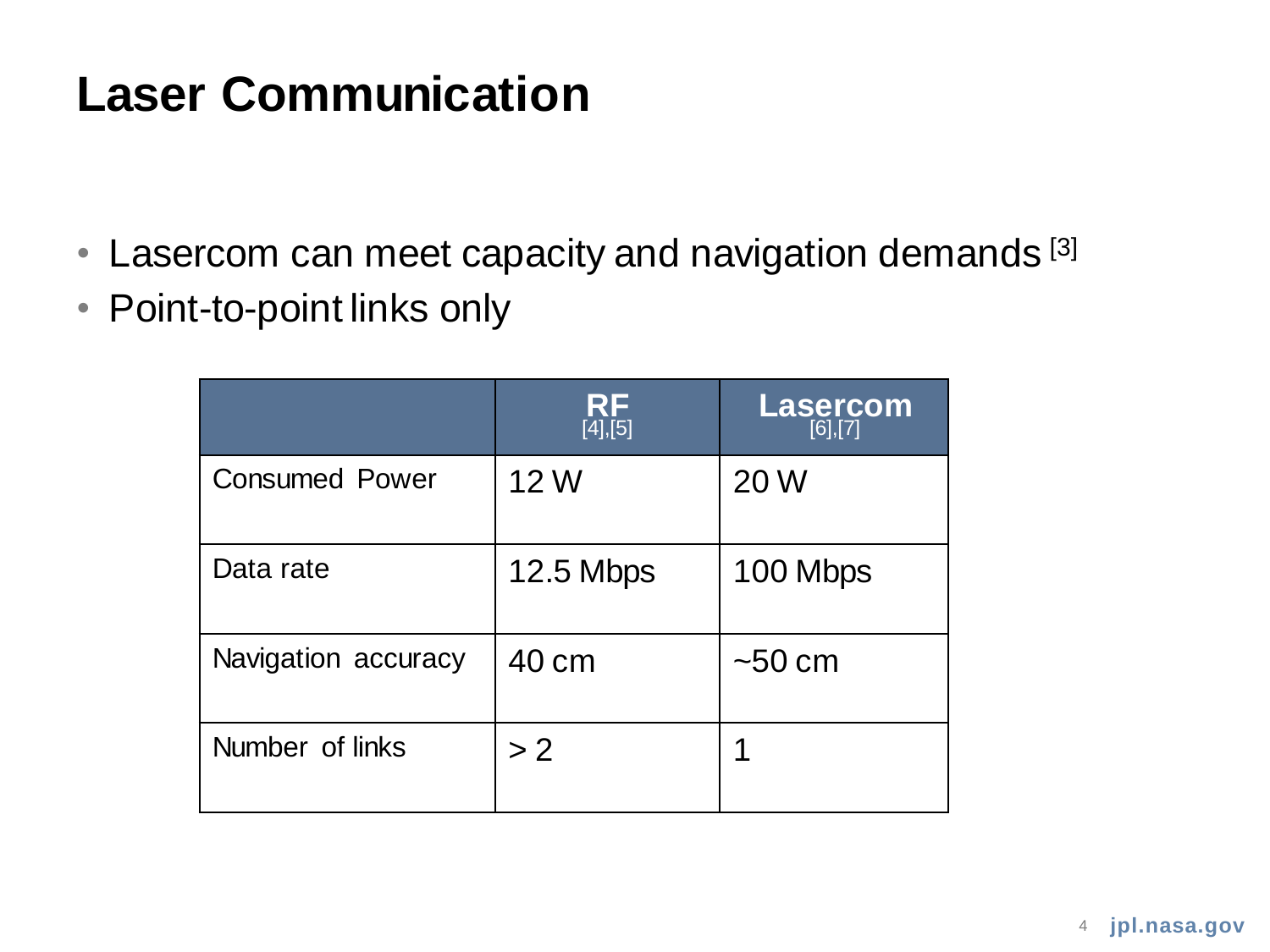# **Swarm Connectivity**

- JPL is investigating how to connect distributed systems with lasercom
- Intersatellite Optical Communicator (ISOC) [7]-[9]
	- Full-sky field of view
	- 1-Gbps crosslink rates at ~200 km separations
	- Multiple simultaneous links





**ISOC Prototype Full-sky FOV**



**Proposed ISOC mission Q4**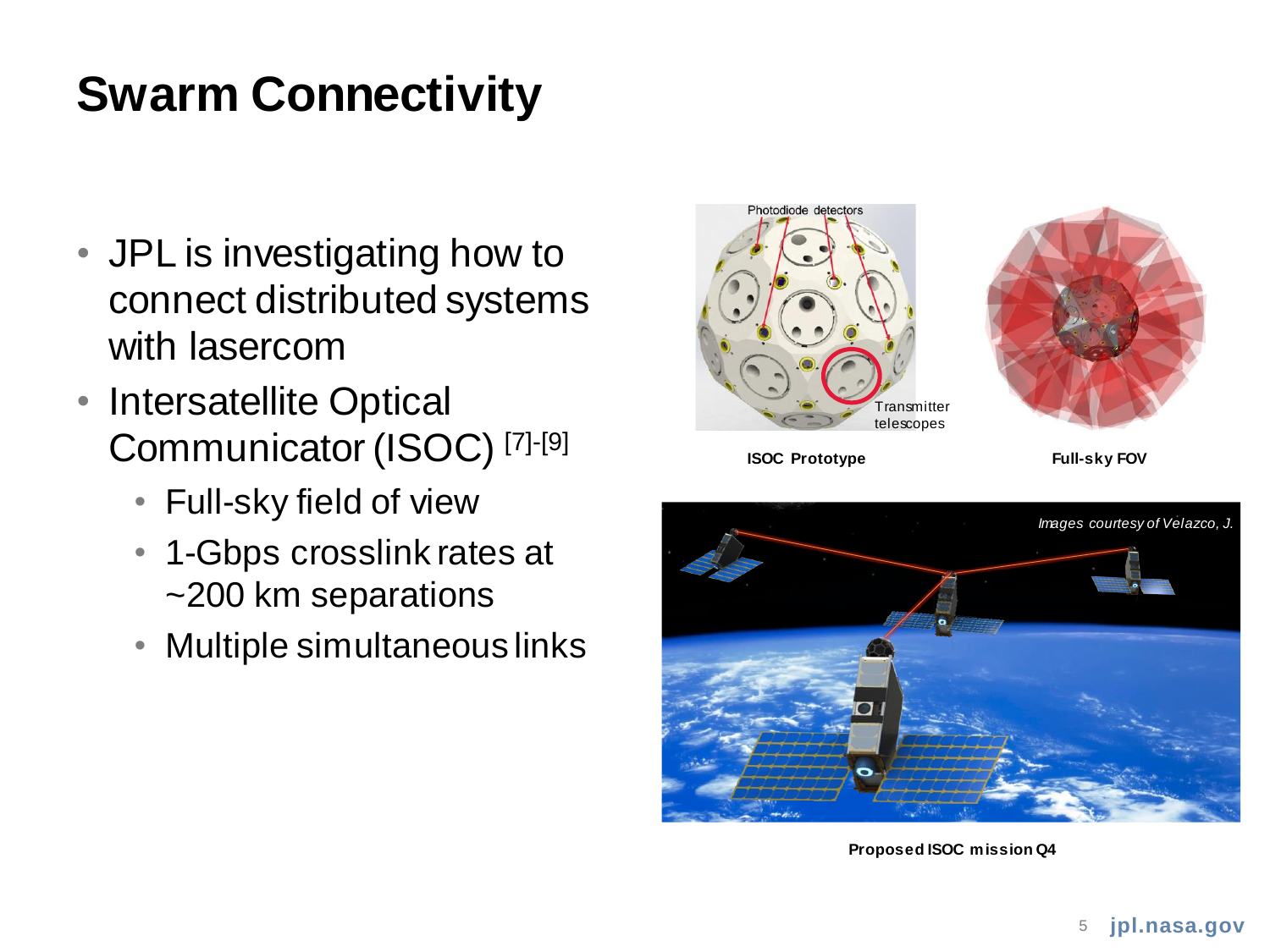### **ISOC Link Budget**

- 1-Gbps links for BER 1E-09 at 226 km range achievable
	- 7.2-mm transmitter apertures
	- 6-mm diameter receiver lens



| <b>System</b>               |           |                          |  |  |  |  |
|-----------------------------|-----------|--------------------------|--|--|--|--|
| Range                       | 226       | km                       |  |  |  |  |
| Wavelength                  | 850       | nm                       |  |  |  |  |
| Modulation                  | PPM-2     | -                        |  |  |  |  |
| Data Rate                   | 1         | <b>Gbps</b>              |  |  |  |  |
| <b>BER</b>                  | 1.00E-09  | $\overline{\phantom{0}}$ |  |  |  |  |
| <b>Free Space Path Loss</b> | $-250.48$ | dВ                       |  |  |  |  |
| Pointing Loss               | -3        | dВ                       |  |  |  |  |
| <b>Background Noise</b>     | $-120$    | dBW                      |  |  |  |  |
| <b>Transmitter</b>          |           |                          |  |  |  |  |
| Output Pow er               | 0         | <b>dBW</b>               |  |  |  |  |
| Divergence                  | 138.27    | urad                     |  |  |  |  |
| Gain                        | 89.23     | dBi                      |  |  |  |  |
| Coating Losses              | -1        | dВ                       |  |  |  |  |
| <b>APD Receiver</b>         |           |                          |  |  |  |  |
| Receiver Gain               | 104.82    | dBi                      |  |  |  |  |
| Coating Losses              | -1        | dB                       |  |  |  |  |
| Detector Gain               | 100       |                          |  |  |  |  |
| Responsivity                | 0.5       | A/W                      |  |  |  |  |
| Dark Current                | 0.1       | nA                       |  |  |  |  |
| <b>Excess Noise Factor</b>  | 3.95      | -                        |  |  |  |  |
| Pow er Received             | $-71.01$  | dBW                      |  |  |  |  |
| Pow er Required             | $-74.02$  | dBW                      |  |  |  |  |
| Margin                      | 3.01      |                          |  |  |  |  |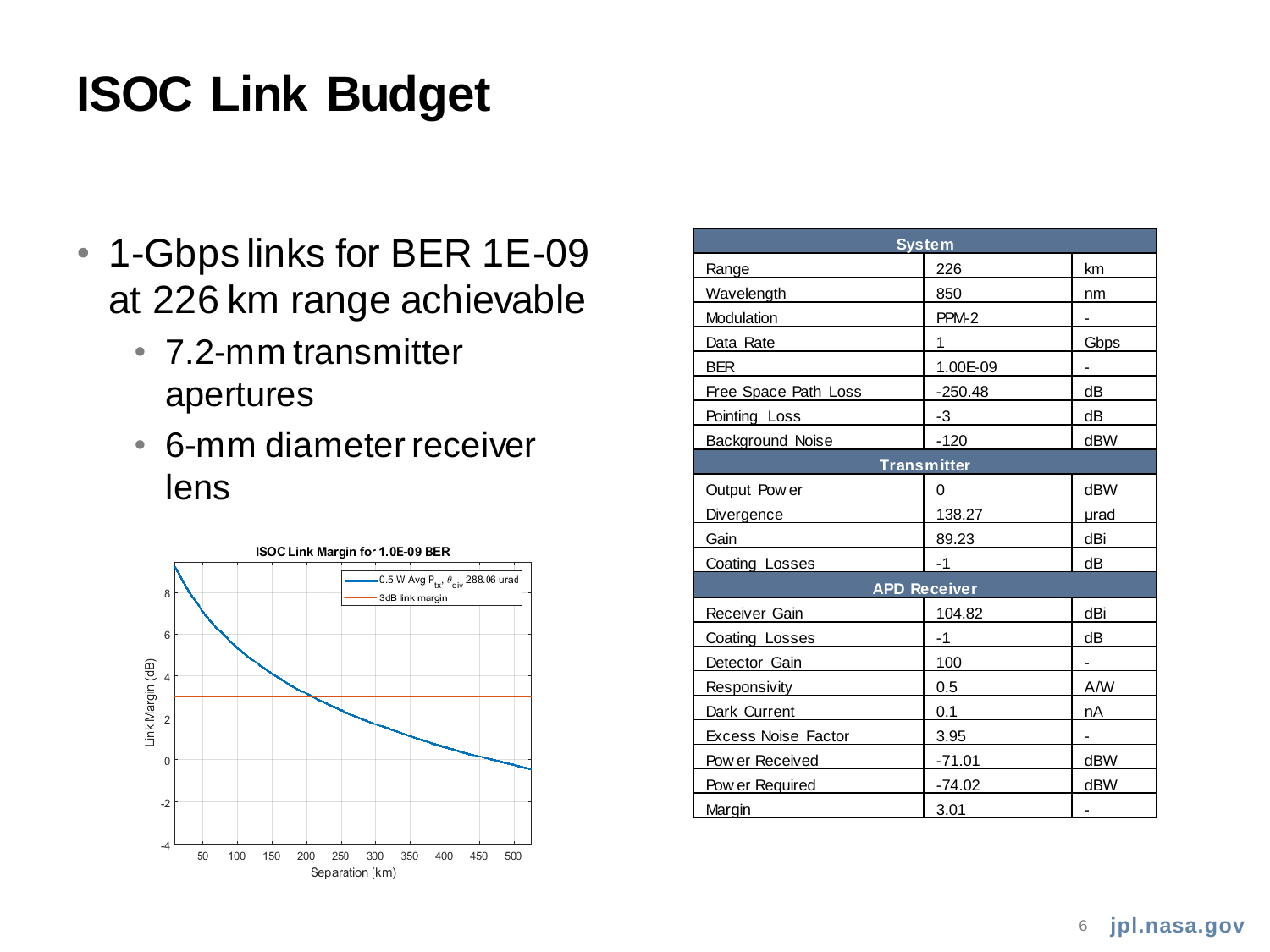### **Access Method**



**jpl.nasa.gov** 7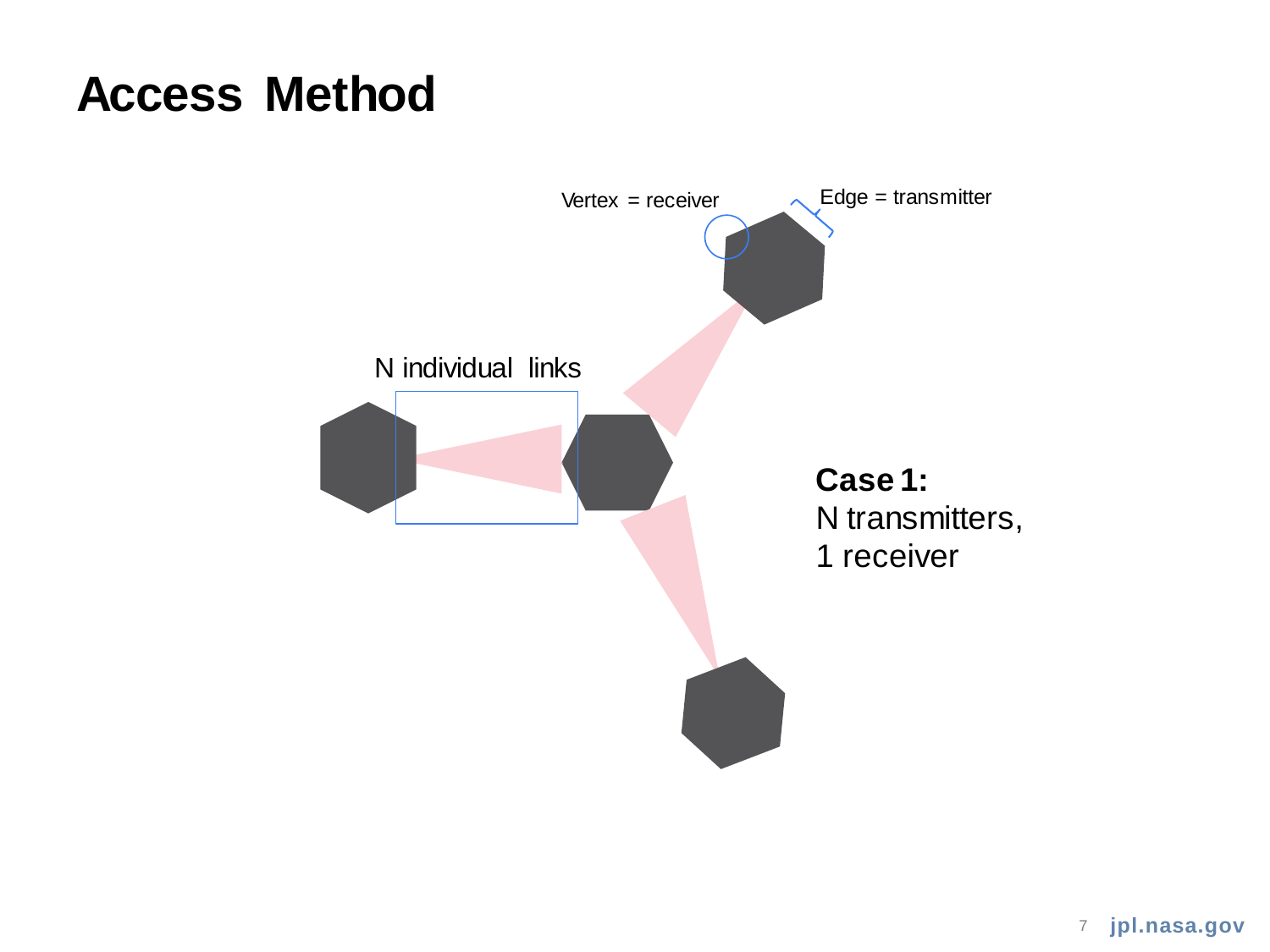### **Access Method**

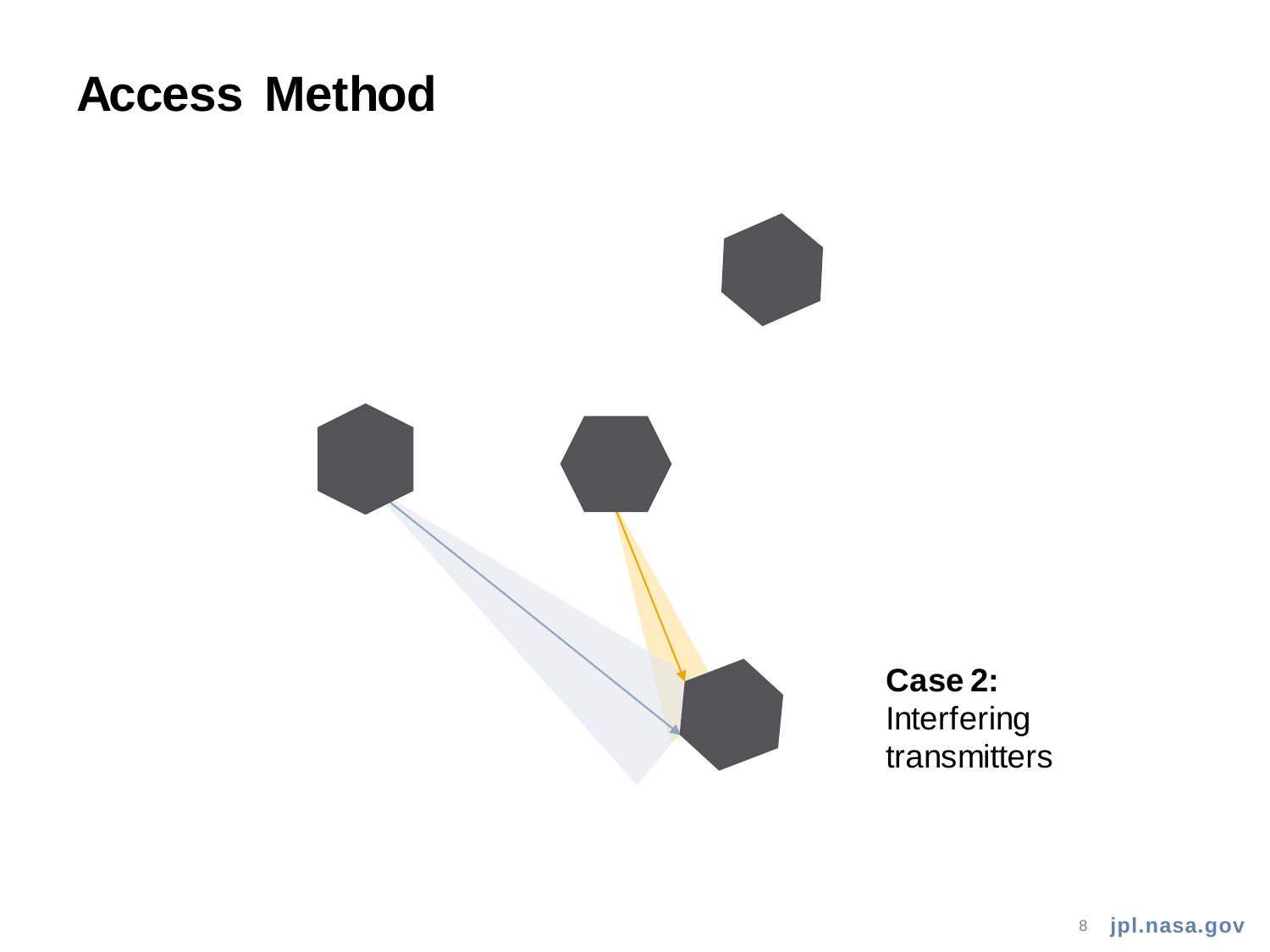### **Access Method**

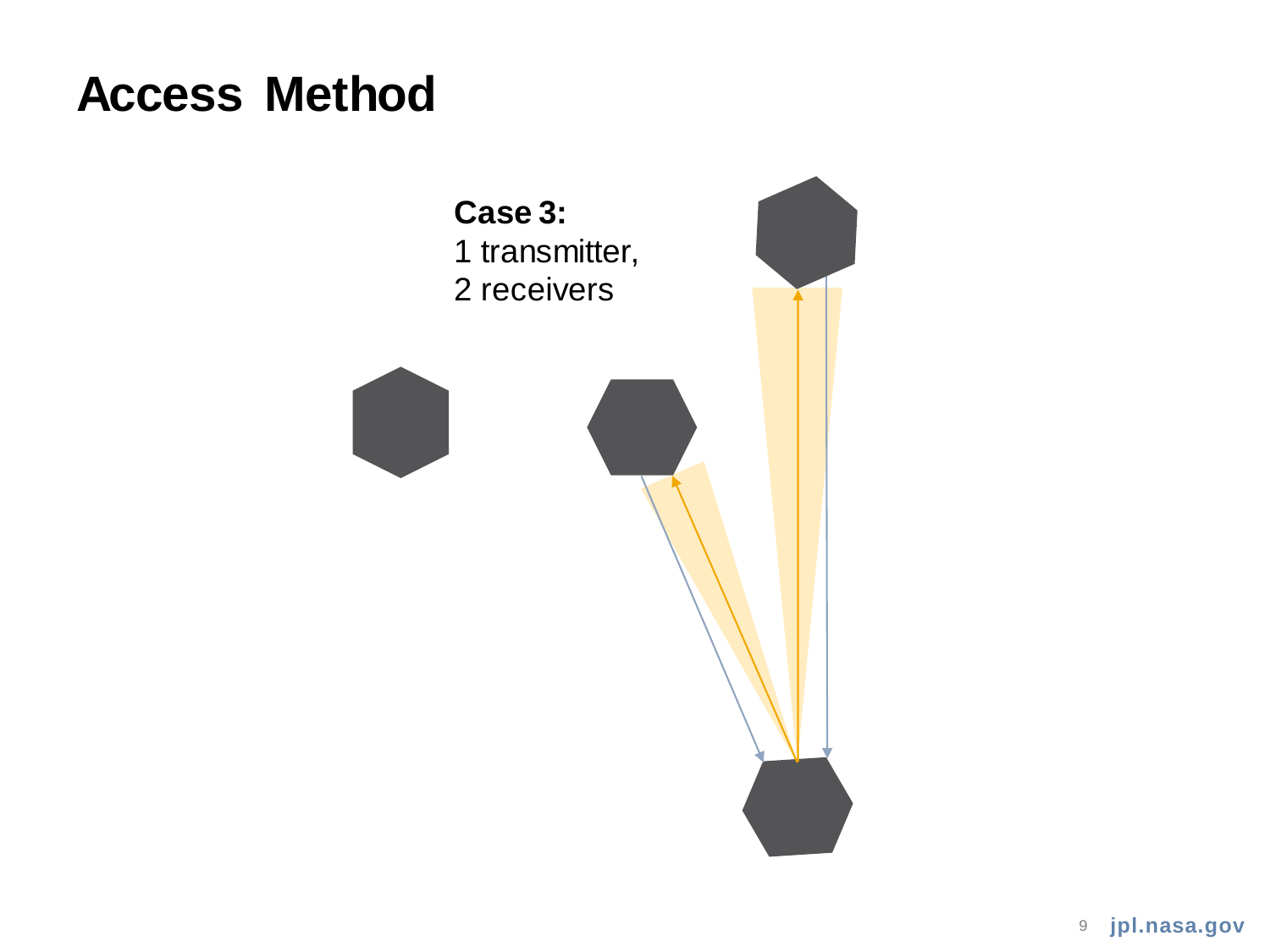# **Multiple Access**

|                   | Wavelength Division |           |
|-------------------|---------------------|-----------|
| Scheme            | Discrete            | Photonics |
| Capacity per user |                     |           |
| Time utilization  |                     |           |
| Simplicity        |                     |           |
| Scalability       |                     |           |
| SWaP efficiency   |                     |           |
| <b>TRL</b>        |                     |           |
| AoA Compatible    |                     |           |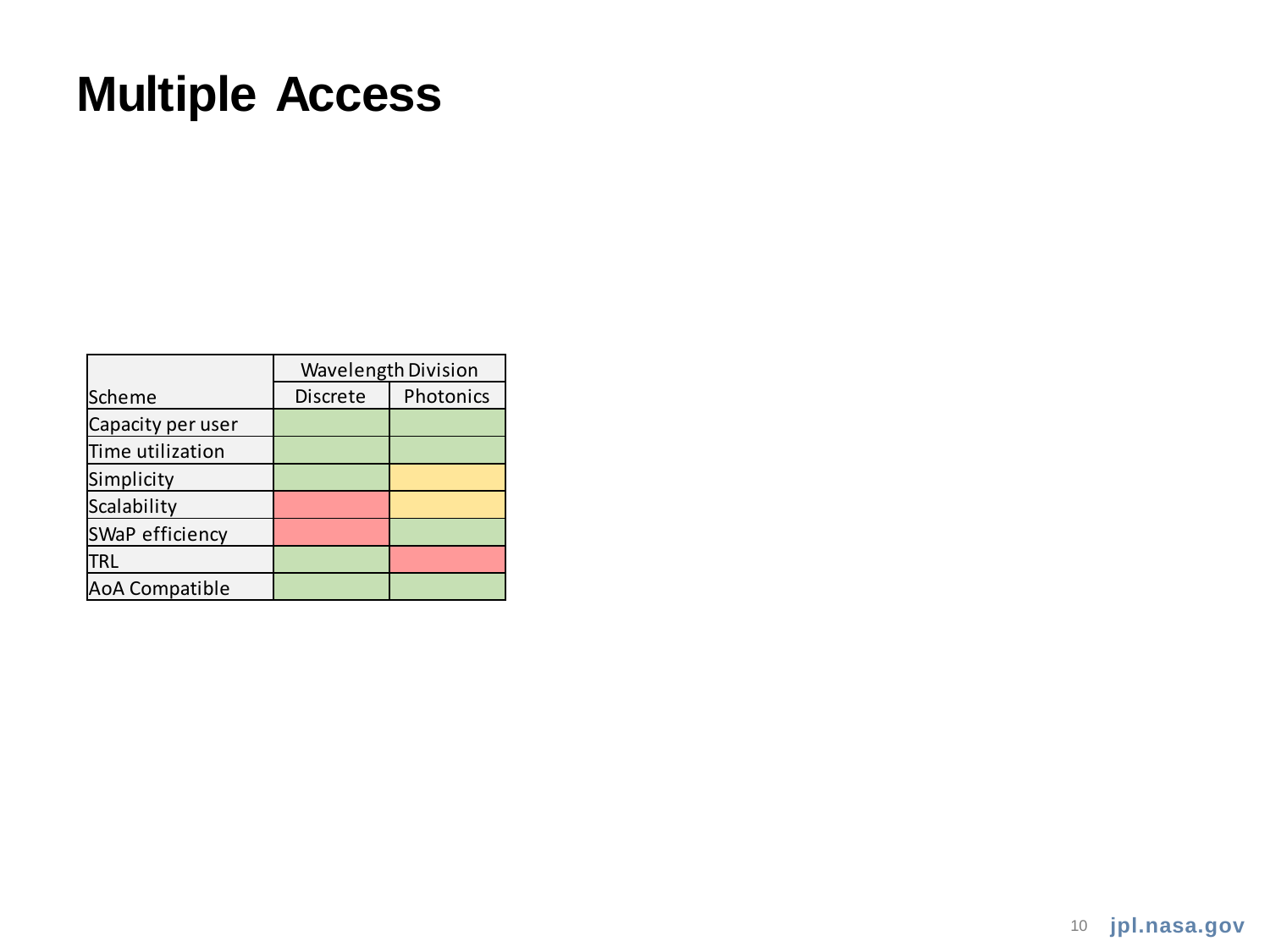# **TDMA Analysis**

- Increasing number of "users" increases wait time
	- Decreases data rate
- Supports 4 links operating at 250 Mbps
- Hardware-limited to 12 links

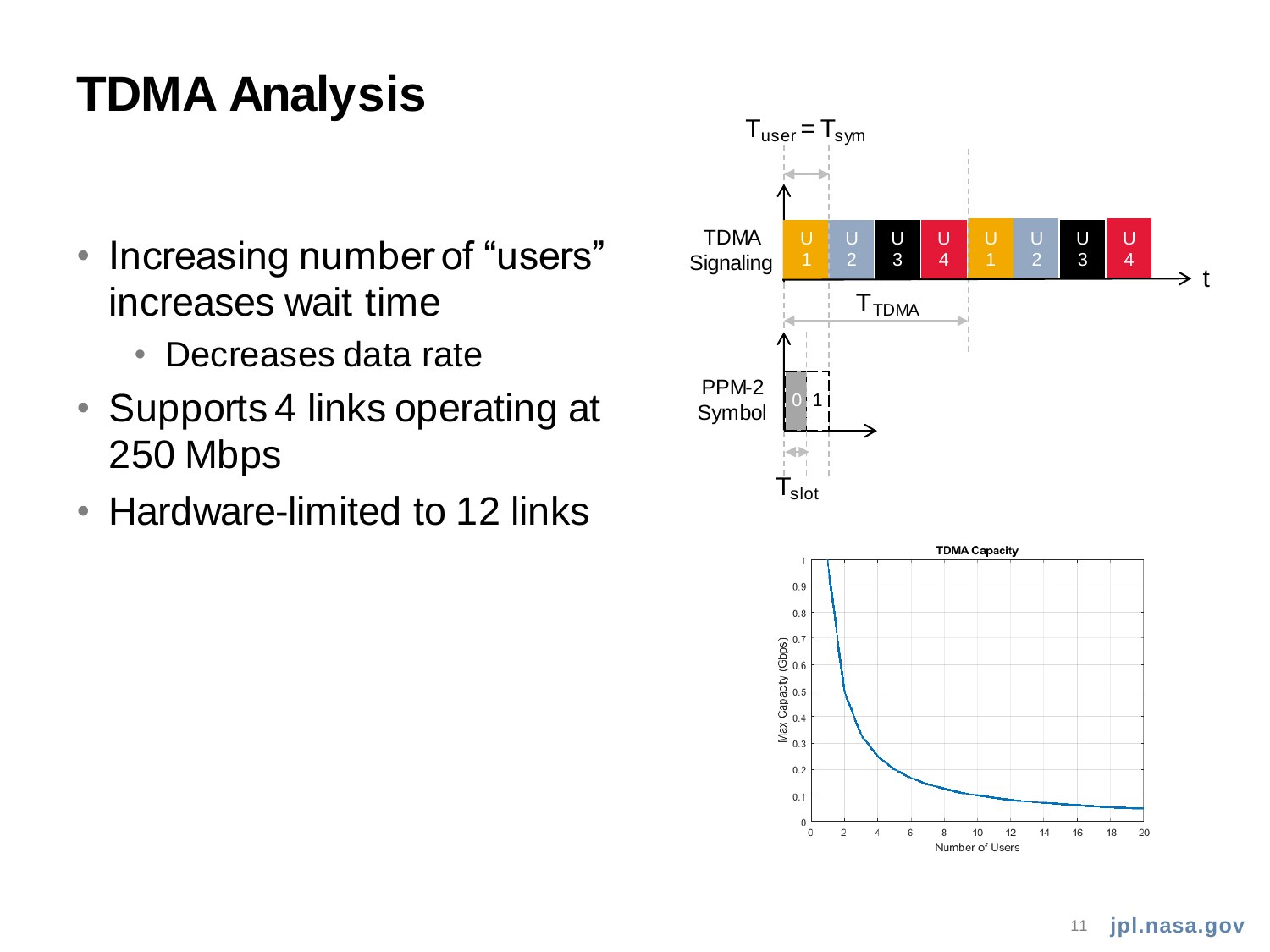# **TDMA Analysis**

- Low complexity
- Easily deployable on COTS hardware (e.g., FPGA)
- Meets required swarm crosslink capacity (10 Mbps) even at reduced speeds

### **Benefits Drawbacks**

- Doesn't scale well with large number of users
- Only one link active at once (virtual simultaneous link)
- Users must wait for transmit slot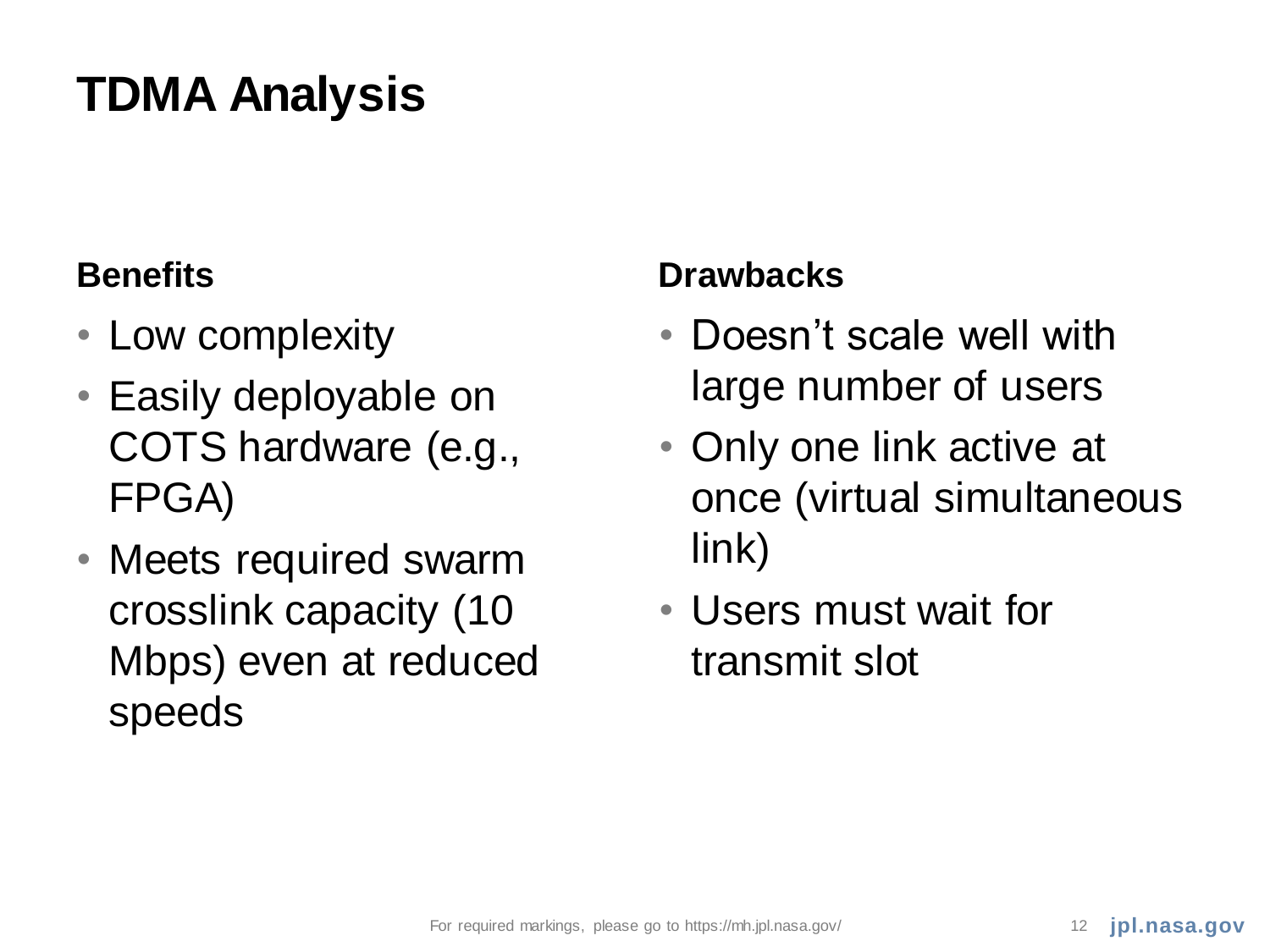# **Summary**

- Distributed systems require advances in intersatellite links to enable network like behavior
- Lasercom supports required data rates and navigation in same system
- JPL is investigating the use of ISOC to connect swarms
	- Supports single high-rate links
- TDMA is a low-complexity multiple access method
	- Compatible with ISOC
	- Enables organized multiple simultaneous links for lasercom swarms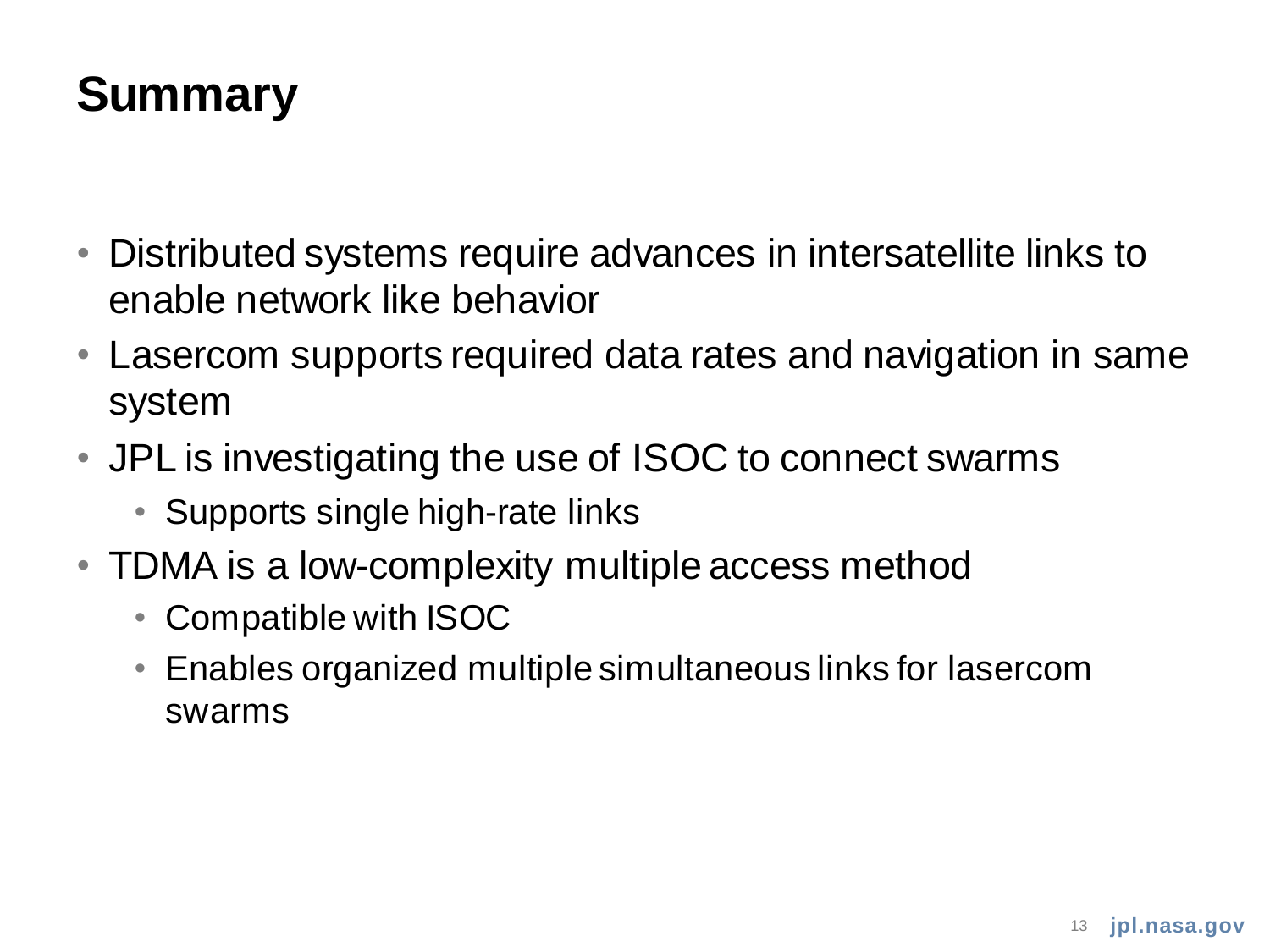### **References**

[1] de Kok, M., Velazco, J. E., & Bentum, M. J. (2020) "CubeSat Array for Detection of RF Emissions from Exoplanets using Inter-Satellites Optical Communicators," in IEEE Aerospace Conference Proceedings

[2] Horne, W., Kwadrat, C. F., & Edwards, B. L. (2002). Inter-Satellite Communications Considerations and Requirements for Distributed Spacecraft and Formation Flying Systems.<https://doi.org/10.2514/6.2002-t5-53>

[3] Davé, P. K., & Cahoy, K. (2019). Autonomous Satellite Navigation Using Intersatellite Laser Communications. American Astronautical Society (AAS) Astrodynamics Specialist Conference, 1–15.

[4] Pumpkin GNSS Receiver Module, Datasheet<http://www.pumpkininc.com/space/datasheet/OEM719-Product-Sheet.pdf>

[5] Altunc, S., Kegege, O., Bundick, S., Shaw, H., Schaire, S., Bussey, G., & O'Conor, D. (2015). X-band CubeSat Communication System Demonstration. *29th Annual AIAA/USU Conference on Small Satellites*, 1–9. Retrieved from http://digitalcommons.usu.edu/smallsat/2015/all2015/28

[6] Rose, T. S., Rowen, D. W., LaLumondiere, S., Werner, N. I., Linares, R., Faler, A., & Janson, S. W. (2018). Optical communications downlink from a 1.5U Cubesat: OCSD program. *International Conference on Space Optics — ICSO 2018*, *11180*. https://doi.org/10.1117/12.2535938

[7] CubeSat Laser Infrared CrosslinK Mission, NASA Website: [https://www.nasa.gov/directorates/spacetech/small\\_spacecraft/cubesat\\_laser\\_infrared\\_crosslink](https://www.nasa.gov/directorates/spacetech/small_spacecraft/cubesat_laser_infrared_crosslink)

[8] Velazco, J. E., Griffin, J., Wernicke, D., DeNucci, A., Huleis, J., Velazco, J. E., & Zaman, I. U. (2018). Inter-satellite omnidirectional optical communicator for remote sensing. *SPIE Optical Engineering + Applications*, *10769*. https://doi.org/10.1117/12.2322367

[9] Velazco, J. E. (2019). Omnidirectional Optical Communicator. *IEEE Aerospace Conference Proceedings*, 1–6. <https://doi.org/10.1109/AERO.2019.8741924>

[10] Sanchez, J., & Velazco, J. E. (2020). Q4 – a CubeSat Mission to Demonstrate Omnidirectional Optical Communications. *IEEE Aerospace Conference Proceedings*.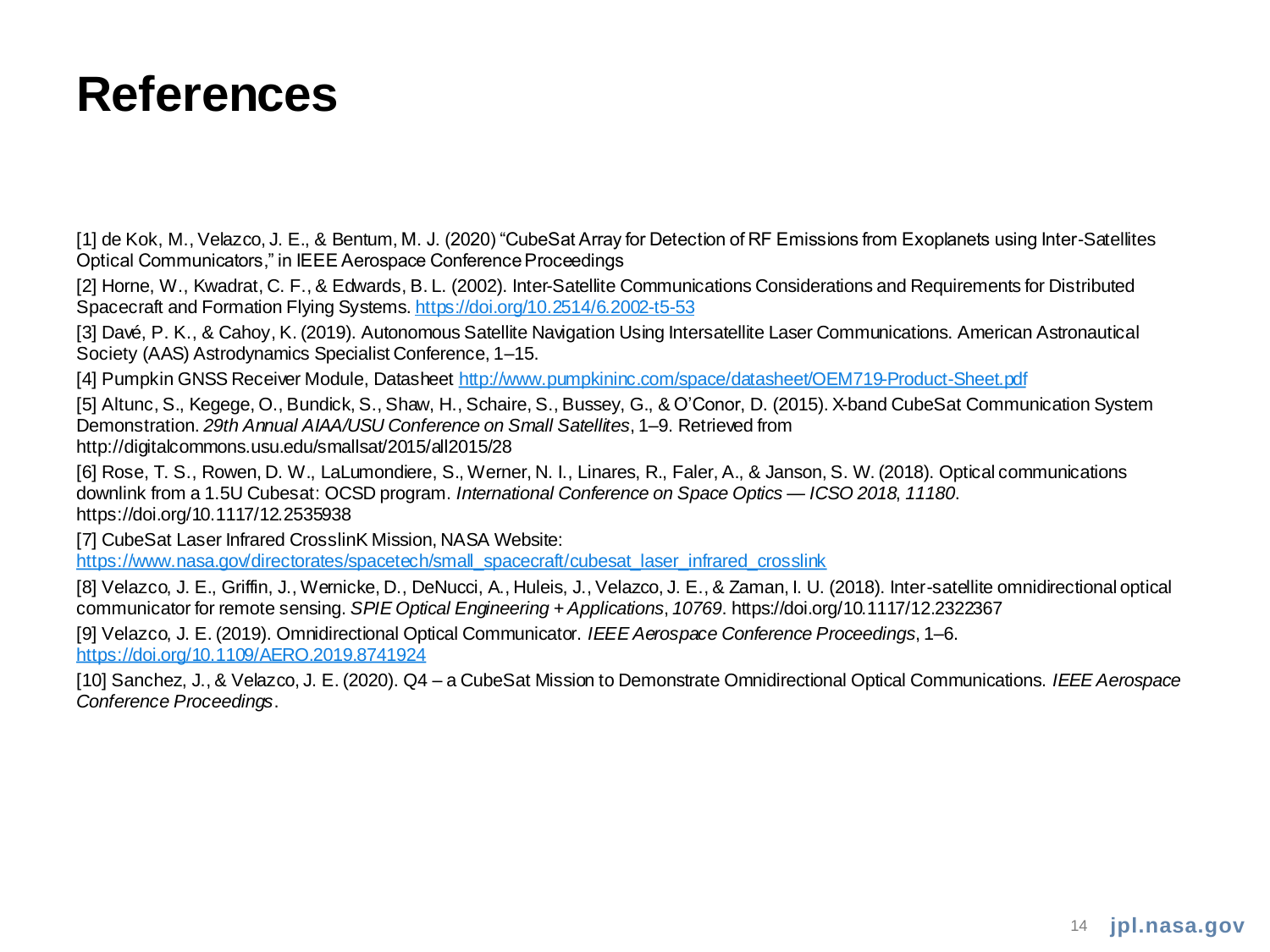

### **Jet Propulsion Laboratory**

California Institute of Technology

### jpl.nasa.gov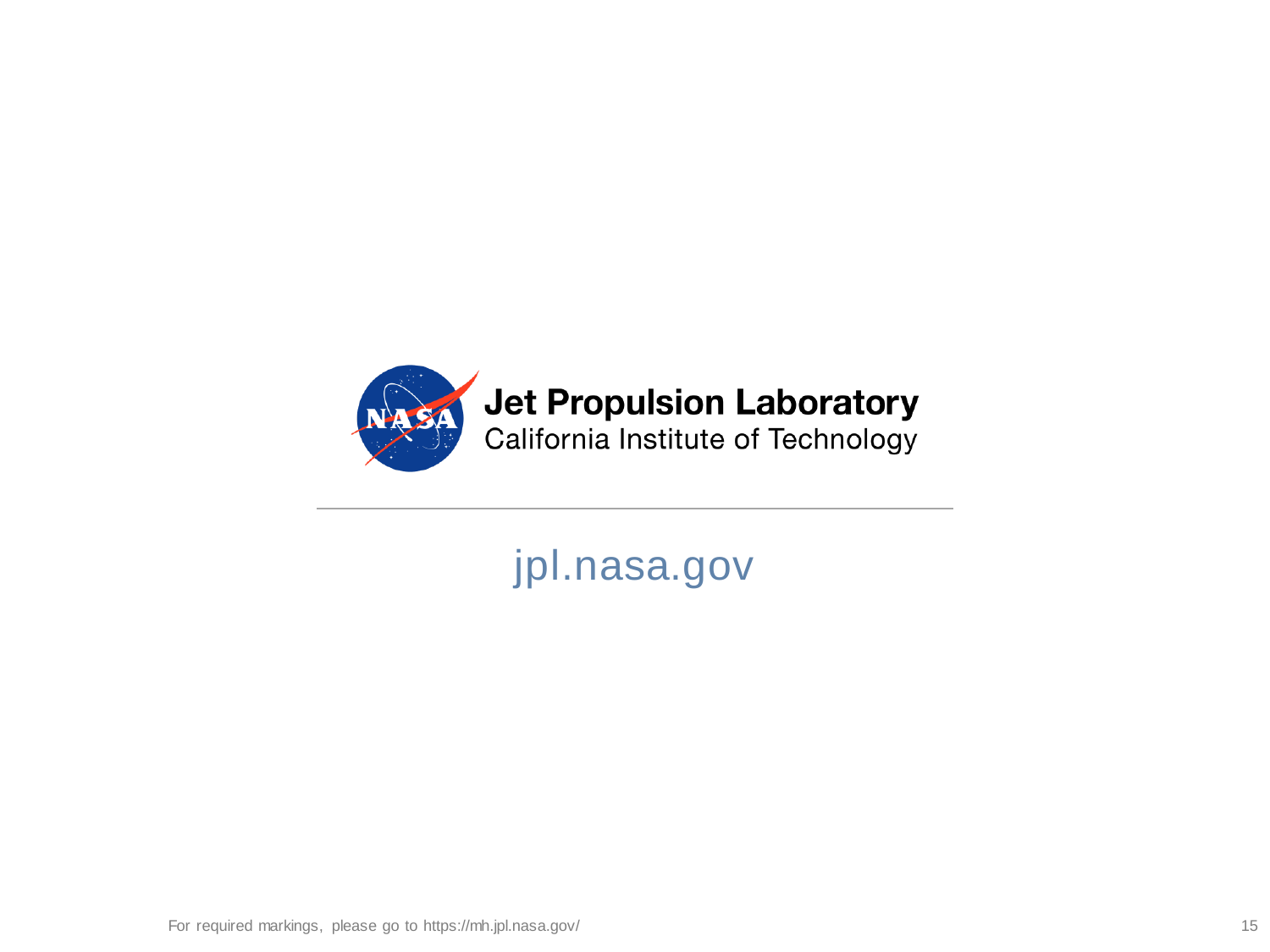# Backup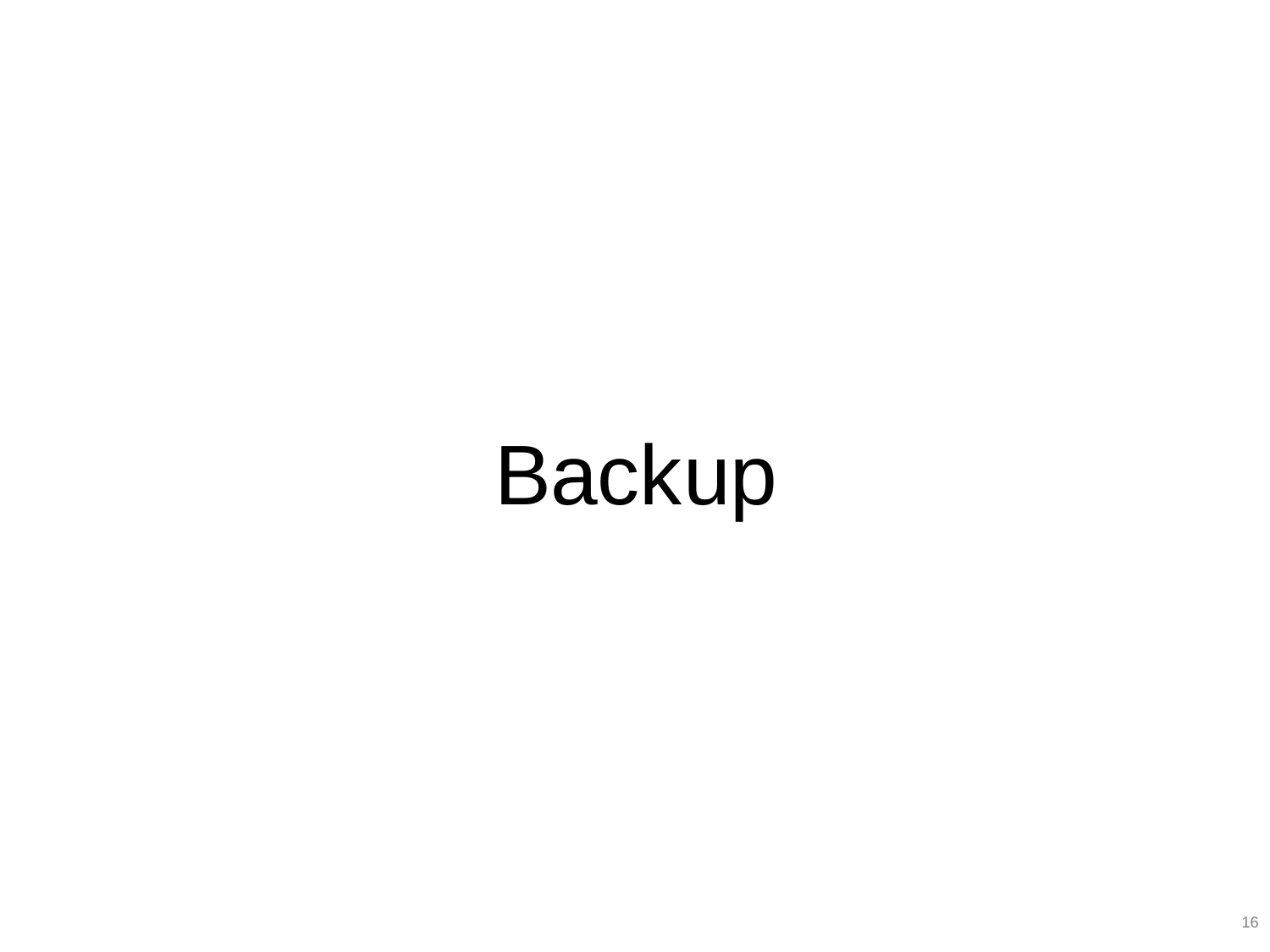### **Framework**

- OSI model partitions layers of a communication system
- Abstraction of problem that allows for future interoperability
- Compatible with DTN

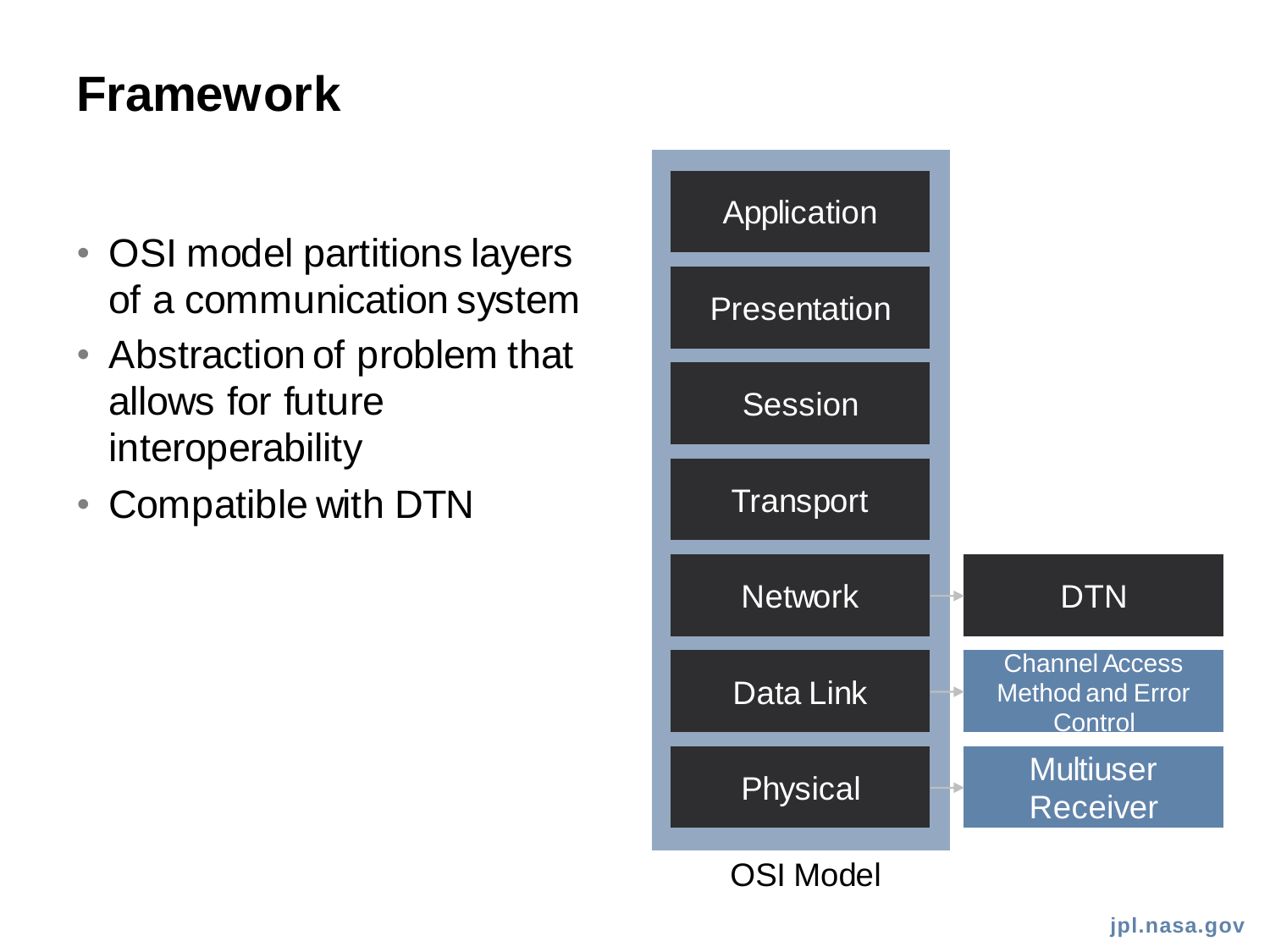# **CCSDS**

- No proposed standard for multiple simultaneous optical links
- New CCSDS blue book standards address pointto-point links

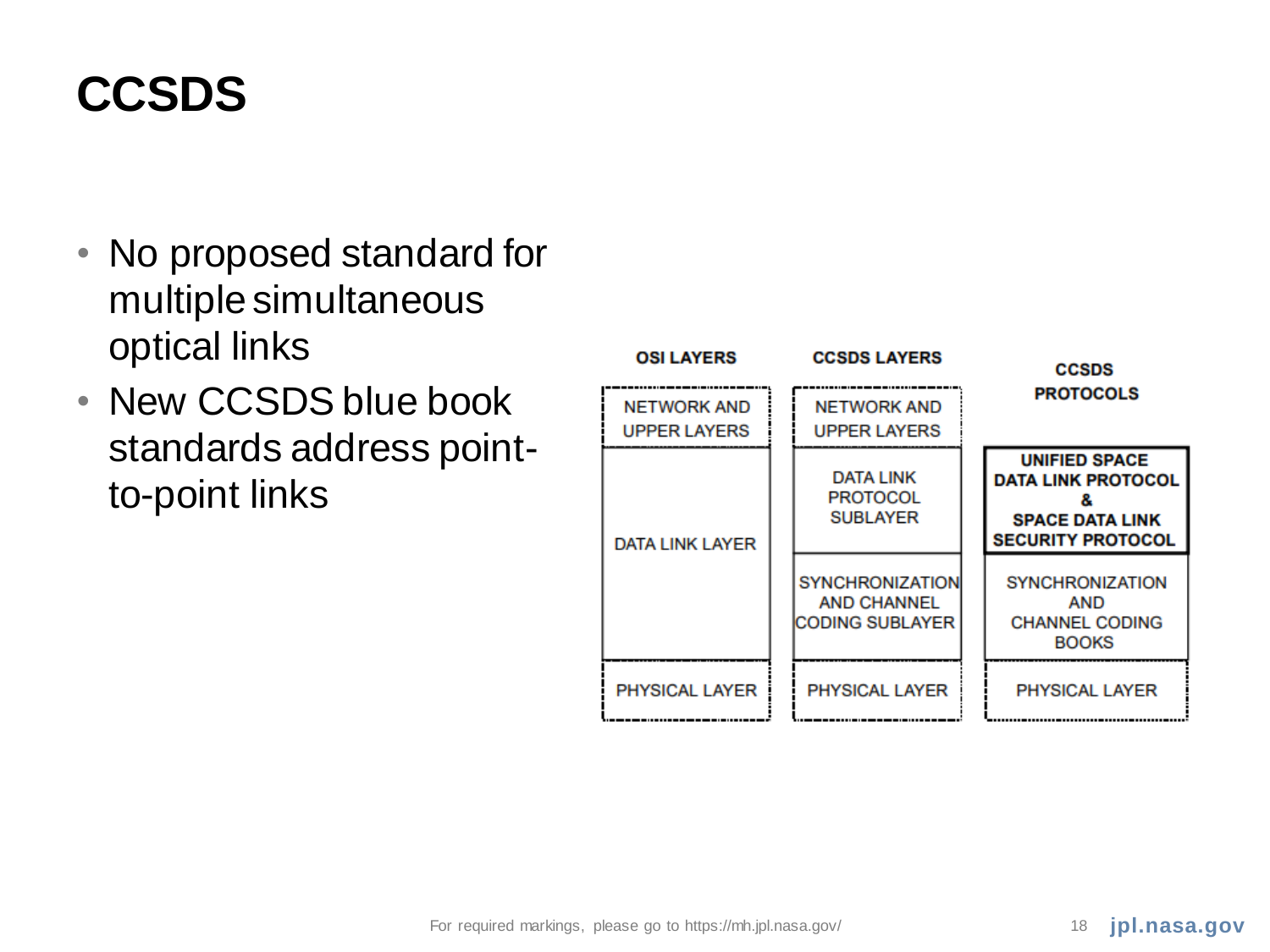# **TDMA Capacity**

- $T_{slot}$  of 250 ps can achieve 4 links at 1 Gbps speeds
- Limited by VCSEL transmitter
- $T_{slot}$  of 1 ns (proposed)
- Low PPB impacts highest capacity links most